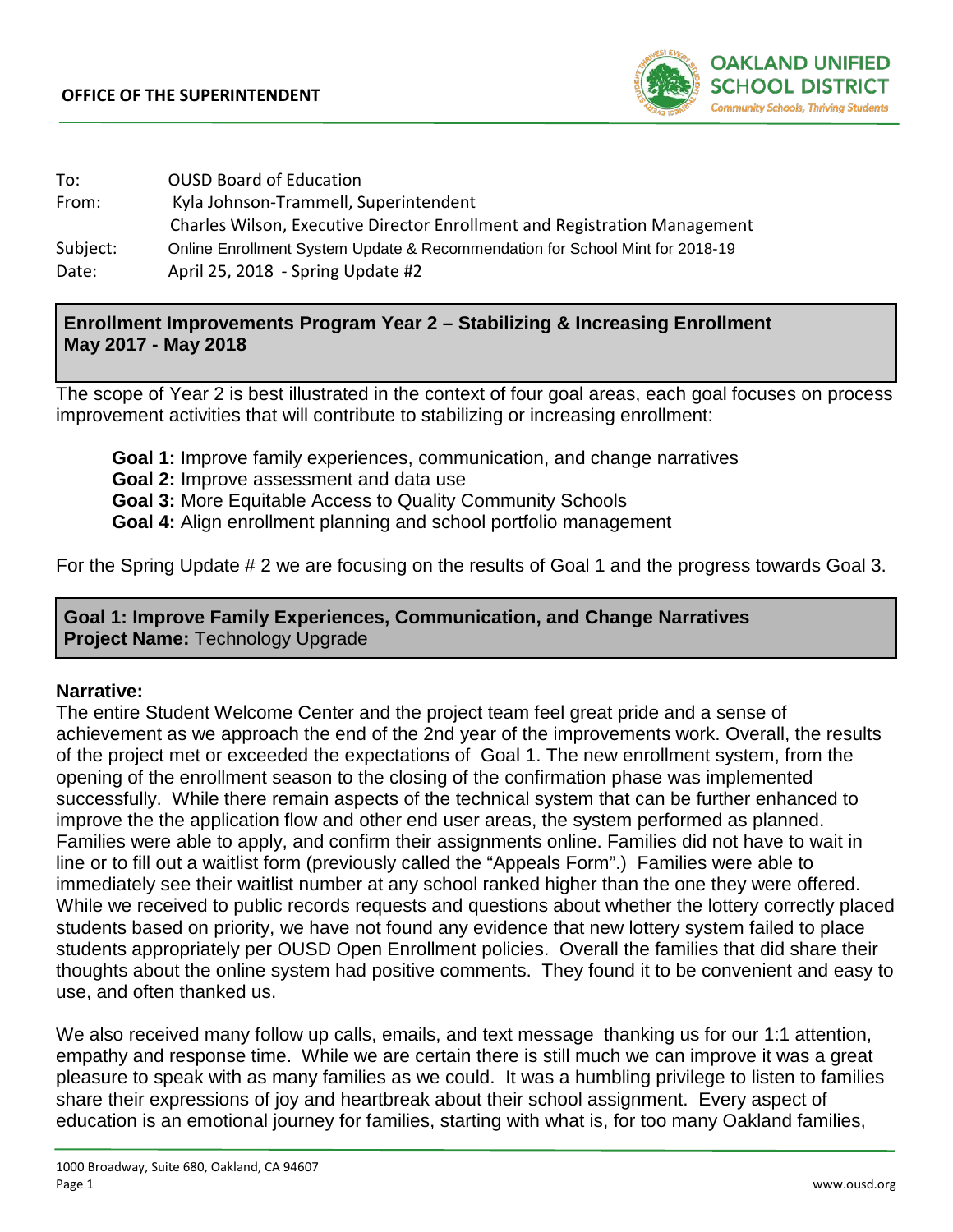

the first obstacle: enrollment in a school they are confident will be a right fit for their children.

The week of April 30 we will send a short survey to all applicants to learn more about their experience of the new online system, as well as learn more about their enrollment experiences. We will share this information at the June Board Meeting.

The resounding message from families that were not offered seats at any of their selected schools has been one of deep anger, fear, and sadness. Some of the solutions to this still reside within Enrollment Improvements Program. Most of the solutions and work remain part of improving the number of quality seats available in each neighborhood.

#### **Successes**

- Majority of families, school staff and enrollment staff had positive experiences with the online confirmation phase.
- Since the opening of the Enrollment Window on 11/13/17, The student Welcome Center staff received over **8,800 face-to-face visits to our two offices, and more than 12,300 phone calls, emails and text messages that resulted in more than 25,100 staff interactions**. [1](#page-1-0) [2A](#page-1-1)dditional successes have been noted in the accompanying board presentation.

#### **Challenges:**

Due to the complexity of the technical integration, coupled with insufficient resource capacity both in terms of time and staff capacity, there a few areas that are left room for improvement. These areas are outlined below as future-focused goals

- Early communication about how new confirmation and waitlist process works and provide clarity on how priorities are applied and appeals / corrections can be made.This was not possible this past year because of the time constraints.
- Earlery communication with schools and more access to the new enrollment system. This past year, again due to time constraints were not able turn on more features for school sites to use because there was not enough time to properly train school staff.

#### **Planned Improvements for May 2018 - May 2019**

As of March we have started the process of requesting and securing philanthropic funding to support some of the work in Year 3. Additional funding may be needed to further customize the new enrollment system in order to drastically improve Special Education enrollment services.

- Further enhancements to the pre-filled online application experience
- Additional changes to practices and procedures to address which school applications require address verification documents, and enhancements to the online system to

<span id="page-1-1"></span> $2$  This was possible due to the implementation of the Qless and Zendesk ticketing systems. We are still working on extracting and analyzing the data from Zendesk to determine more information about the different kinds of interactions

<span id="page-1-0"></span> $1$  This is in addition to the more than 2,000 initial language assessments conducted by our office, with each assessment requiring on average more than 45 minutes each.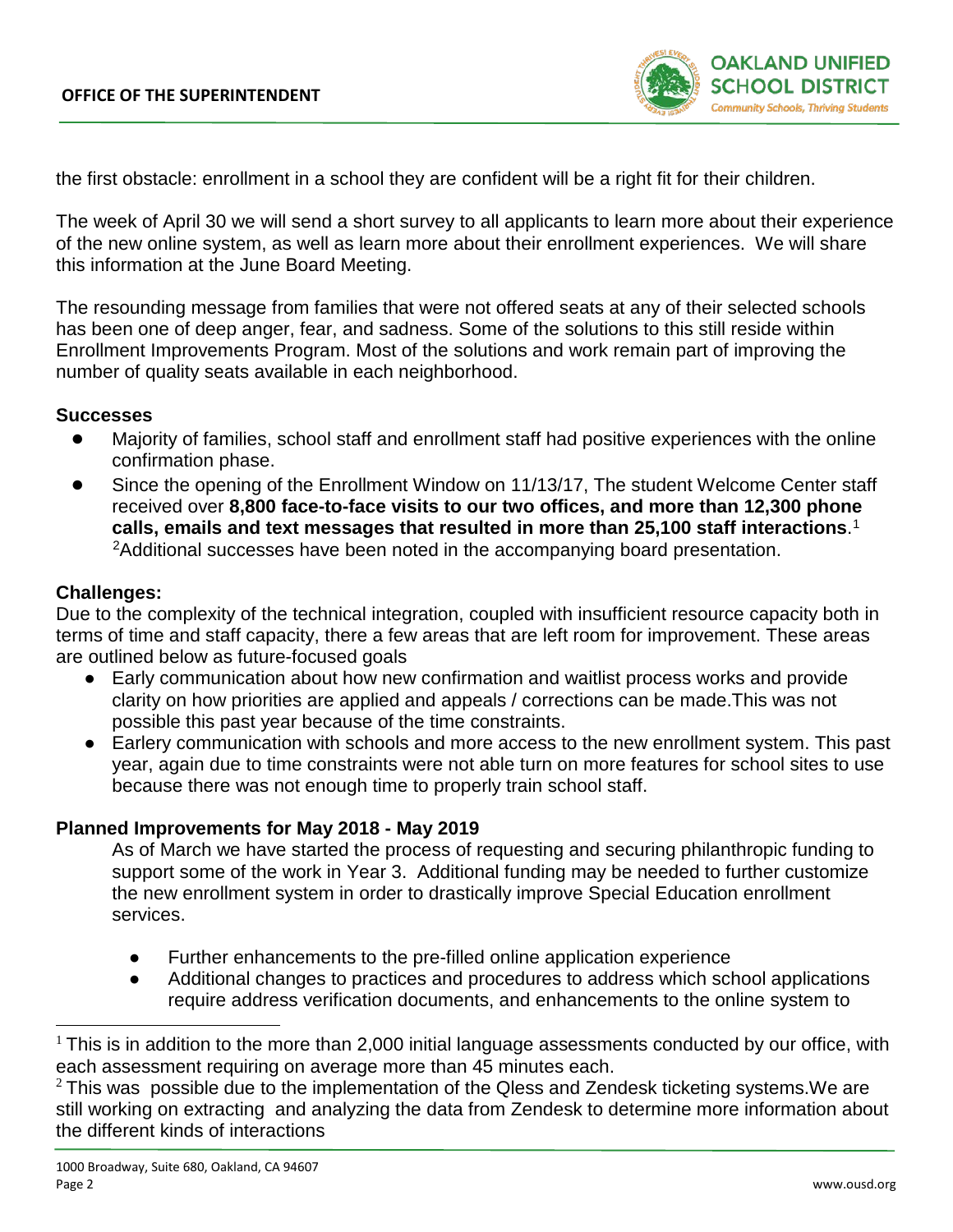

support policy changes

- Customize enrollment system for use by Principles and school clerical staff
- Support school sites with micro fairs (site based enrollment fairs)
- More communication with families earlier
- Primary focus is on increasing outreach and consultation efforts from the Student Welcome Center, and from our school sites.
- Train enrollment staff on using decision making practices during planning phases vs. using reactive decision making practices during processing phases
- Deepen SEL training with Student Welcome Center staff
- Create the first Student Welcome Center 3 year department plan. Plan to be reviewed and refreshed, as needed annually.
- Implement Online registrations to be ready to launch March 2018.
- Migrate Special Education enrollment to the SchoolMint enrollment system. Identify how the enrollment system can help decrease transportation costs for Special Education students, one of driver of cost is the inability to align SDC assignments with transportation planning early enough to reduce costs.

## **Goal 3: More Equitable Access to Quality Community Schools Project Name:** Policy Development

Work has begun to build the policy testing sandbox in the new enrollment system. Below is the list of policies we will be testing.

| <b>Proposed Policy</b><br>Change                               | <b>Description</b>                                                                                 | <b>Rationale</b>                                                                                                  |
|----------------------------------------------------------------|----------------------------------------------------------------------------------------------------|-------------------------------------------------------------------------------------------------------------------|
| Clean up language<br>related to No Child<br><b>Left Behind</b> | Update language from No Child Left<br>Behind that is now outdated                                  | Ensure policies are updated and in<br>line with requirements in ESSA                                              |
| <b>Prioritize staff at</b><br>school sites                     | Give higher priority to OUSD staff<br>relative to general public                                   | Incentivizes longer tenure with<br><b>OUSD</b> staff                                                              |
| <b>Pilot SES</b><br>requirements                               | Save spaces in schools for low<br>income students to improve<br>socioeconomic diversity            | Allows schools to reap academic,<br>socioemotional, and economic<br>benefits of diversity                         |
| <b>Prioritize students at</b><br>site ECE or state pre-<br>K   | Give students from state early<br>childhood programs higher priority<br>relative to general public | Improves equity by allowing low-<br>income families increased<br>opportunities to enroll in desired<br>elementary |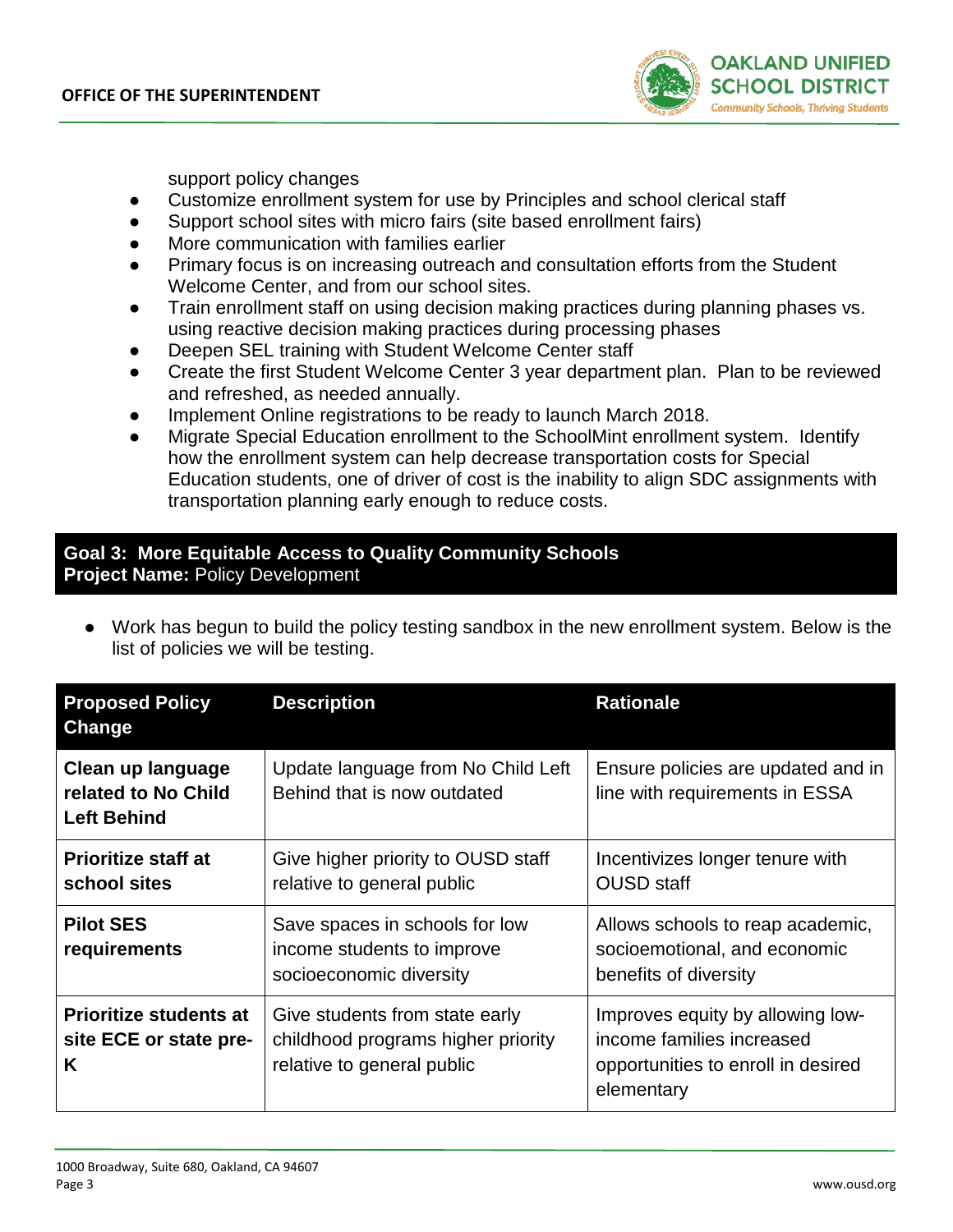

| <b>Prioritize OUSD 8th</b><br>graders                                                 | Give higher priority to OUSD 8th<br>graders relative to general public                          | Awards loyalty for staying with<br>OUSD through 8 <sup>th</sup> grade                                                  |
|---------------------------------------------------------------------------------------|-------------------------------------------------------------------------------------------------|------------------------------------------------------------------------------------------------------------------------|
| <b>Implement</b><br>programmatic/cohort<br>feeder patterns                            | Allow groups of students to stay<br>together through consistency in<br>program or relationships | Awards loyalty for staying with<br><b>OUSD</b> programs; allows students<br>and parents to build deep<br>relationships |
| <b>Prioritize higher</b><br>performing feeder for<br>low performing<br><b>schools</b> | Give students who go to low<br>performing schools a higher<br>performing feeder school          | Improves equity and mitigates<br>compounded impact of low-<br>performing schools                                       |

## **Planned Improvements May 2018 - May 2019**

- Ongoing testing after policy sandbox is in place
- Policy change operationalization: legal review, network buy-in, community engagement, functionality enabled in SchoolMint
- Community and board engagement regarding potential policy changes; build upon successes of Integration Conference in April 2017
- Will create a committee/group to review and study the data from the sandbox and determine how to best implement policy changes

### **Past Board Meetings & Community Engagements: 2015- Present**

## **2015-2016 (Year 0)**

- December 2, 2016 (Better Enrollment Oakland Study Session)
- January 25, 2016 (Community Engagement Enrollment Improvements Projects)
- June 8, 2016 (Enrollment Improvements Program Year 1)

# **2016-2017 (Year 1)**

- February 8, 2017 (Superintendent's Report, Enrollment Projections Overview)
- February 27, 2017 (Feeder Pattern)
- March 22, 2017 (Feeder Pattern)
- May 10, 2017 (SchoolMint Contract for Tech Upgrade Phase 1-School Apply & School Finder Annual Maintenance)
- May 24, 2017 (Enrollment Improvements Program Plan Year 2, including Phase 2 technology costs)

# **2017-2018 (Year 2)**

- February 28, 2018 (Enrollment Improvement Program Year 2 Spring #1 Update)
- September 13, 2017 (Enrollment Improvements Program Year 2 Fall Update)